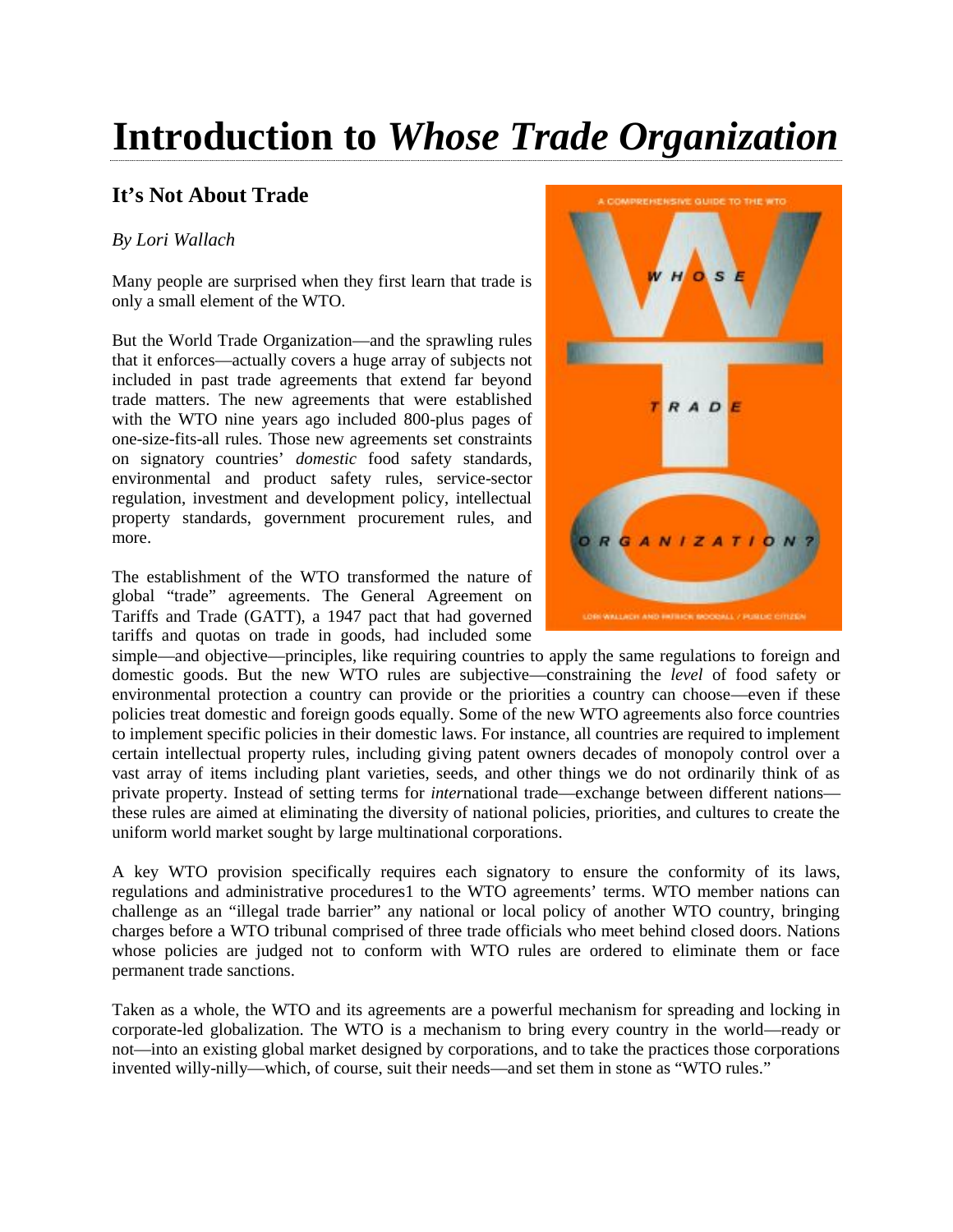Because its terms are so broad, the WTO has managed to intervene in domestic policies all over the planet. India, like many countries, once had a ban on the patenting of seeds and medicines, to make them broadly accessible. A WTO challenge claiming India had failed to implement the required twenty-year patenting system resulted in India reversing its ban—threatening to deprive millions of people of lifegiving resources. In Guatemala, implementation of the UNICEF–World Health Organization Code on the labeling of infant formula was gutted after a WTO threat. Consumers and producers in Europe face costly trade sanctions because the European Union (EU) has not implemented a WTO order to import beef containing artificial hormones—the WTO ruled that Europe's standards provided too much consumer protection after a U.S. WTO attack. Meanwhile, a U.S. WTO case forced the EU to eliminate a program that had set aside a small market share for bananas from former Caribbean colonies, leading to the ruin of thousands of small family farms in several island nations. Policies aimed at ensuring the continued existence of some Canadian news magazines in the face of massive U.S. magazine imports were abolished after a successful U.S. WTO case. On the other hand, the U.S. saw its gasoline cleanliness standards weakened after a WTO assault on Clean Air Act regulations by several countries. Even though the U.S. signed a global environmental treaty called the Convention on International Trade in Endangered Species, American rules requiring shrimp fishers not to kill sea turtles were diluted after a WTO challenge to U.S. Endangered Species Act regulations enforcing the treaty. Meanwhile, the U.S. State Department, lobbying about how a state law might violate WTO, pressured Maryland legislators to drop a procurement policy aimed at promoting human rights in Nigeria. These are only a few of the negative results of nine years of WTO implementation.

Proponents of this system have called it "free trade" and attack all who criticize it as "protectionist" or "isolationist"—a great irony given the international nature of the opposition. Yet, the WTO's rules have little to do with trade and even less to do with the nineteenth-century free trade philosophies of Adam Smith or David Ricardo.

Indeed, some of the topics covered by the WTO have so little to do with trade that naming these agreements required explanation. Thus, WTO includes an Agreement on Trade Related Intellectual Property and an Agreement on Trade Related Investment. One longtime WTO observer often quips that you can identify which WTO agreements have the least connection to trade by which have the "Trade Related" label slapped on them.

If such an autocratic, antidemocratic system had been imposed on elected governments around the world by force, human rights monitors and UN inspectors would have been dispatched. Instead, the WTO's silent coup d'état will only be reversed by citizen activism and campaigning. A first step for many people is realizing that "trade" is the least of what is covered by the WTO's rules, and then realizing what that means for their daily lives.

#### **THE SECRET HISTORY OF THE WTO**

Before November 30, 1999—the day massive anti-WTO protests began in Seattle, Washington—few Americans knew much—if anything—about the mysterious global bureaucracy called the World Trade Organization. But though Seattle was the first time many Americans realized corporate globalization's broad implications for their lives, Public Citizen had made the discovery a decade earlier.

I was working as a lobbyist for Public Citizen's Congress Watch in 1990 on issues such as pesticide regulation and food labeling. During debates over pending legislation, I noticed two very odd things. One, the industry was not fighting us hard enough over things that should have been really disturbing to them. And second, in unguarded moments industry representatives would say things like, "If you strengthen that pesticide law, the U.S. will have problems with the Codex Alimentarius under the new GATT," or, "What do you mean, you want more meat inspection?—that could be a trade barrier."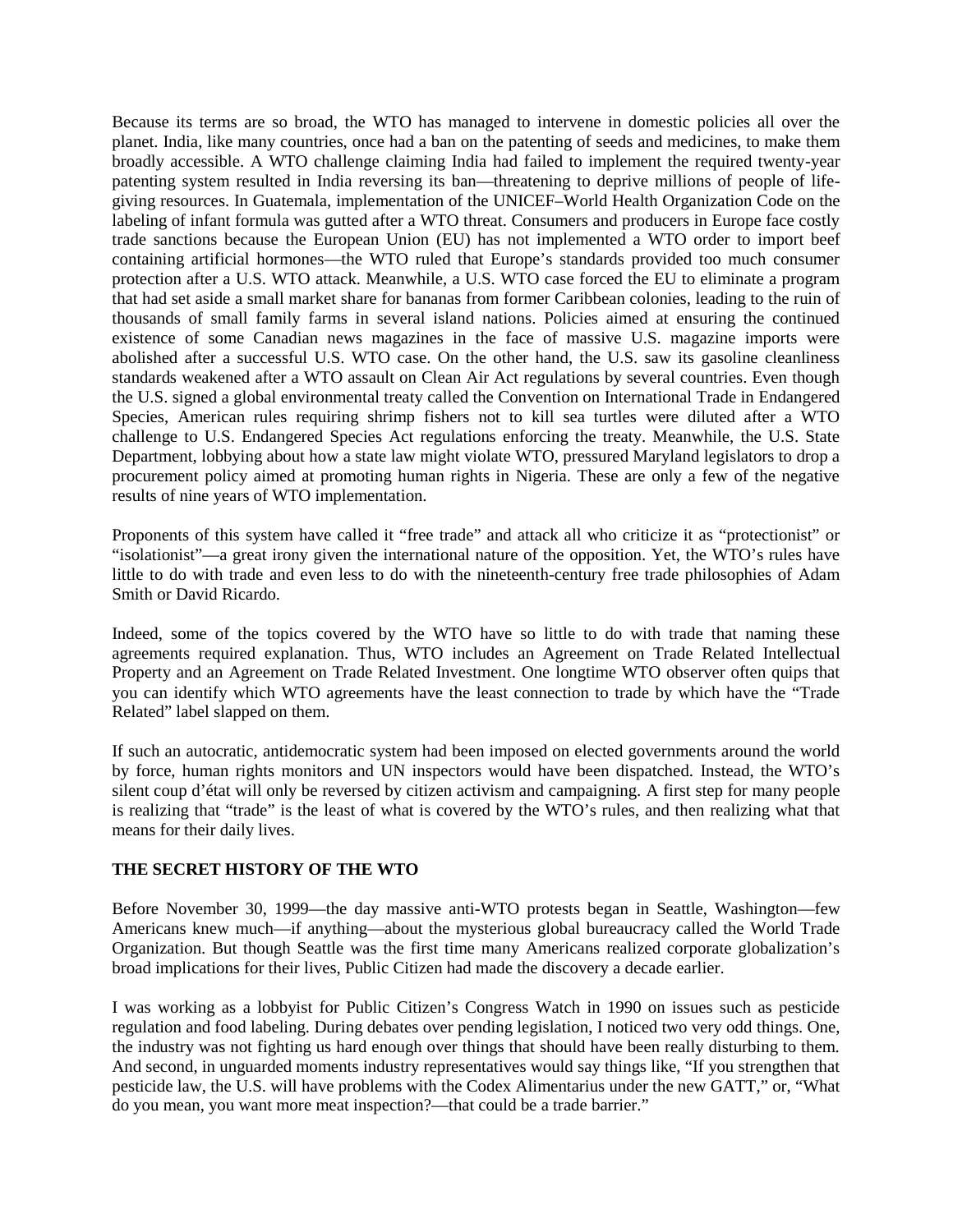From school, I understood that GATT was just about cutting tariffs and quotas. But having also done stints on Capitol Hill and in political campaigns, I had developed some radar for incoming sneak attacks. So, I began to get a bad feeling that we were missing something—something really big.

Indeed we were, and so was virtually everyone else in the public-interest community. The more we dug into what was being called a "trade" agreement, the more we realized that the public-interest agenda was facing a massive attack from previously unknown quarters. At stake was the agenda of economic justice and equality, environmental and consumer protection, food safety, and more. As the public-interest movement and labor unions had been making headway on these struggles through federal legislation, our opponents shifted to a different realm—one where decisions would be made in distant, secretive, unaccountable venues insulated from popular democracy. The same neoliberal forces behind the Reagan and Thatcher "revolutions" opened a new front in their campaign to create a world in which government would be shrunk and human rights and needs would be left to markets and corporations. The plan was to turn the obscure and largely uncontroversial GATT into a Trojan Horse holding an expansive nontrade agenda. So, in 1986, without fanfare, at a GATT summit in Uruguay, new "trade" negotiations had been launched.

Proponents of the Uruguay Round GATT negotiations and the WTO that emerged from them promised that the new system would pose no threat to domestic sovereignty, public-interest policies, or democracy. They also promised enormous economic gains worldwide if the Uruguay Round was implemented: The U.S. trade deficit would decrease by \$60 billion in ten years. Latin American countries would boom, and Asian growth would keep pace. Then–U.S. Treasury Secretary Lloyd Bentsen even predicted that passage of the Uruguay Round would result in an additional \$1,700 in annual income per U.S. family.

But the more we dug into the negotiations, the more alarmed we got. Public Citizen was not getting into a new issue called "trade," rather the good name of trade was being hijacked to launch an offensive on democratic, accountable governance and decades of public-interest gains won by consumer, environmental, labor, and other citizens' movements worldwide.

In 1991, when we were leaked a copy of the secret draft text, the fight began in earnest. The new rules were being written surreptitiously, and under the influence of the world's largest multinational corporations, with five hundred U.S. corporations officially designated as formal U.S. government advisers. Agreements were written in "GATTese," a language understood mainly by trade lawyers. Secrecy of all WTO documents, sessions, and enforcement tribunals is one of few procedural rules mandated in the WTO text.

There are few people in the world who have actually read the whole text, which establishes the WTO and the 18 major agreements setting rules to which every signatory nation must conform their domestic policies—which WTO enforces. A useful way to understand what the WTO's terms are really about is to focus on the themes that run through all of the WTO's agreements. These include:

- *privatize and commodify* all elements of the economy and society by pushing countries to treat everything from bulk water and public services to genetic materials and food as commodities to be made accessible as new for-profit tradeable units;
- *deregulate* by constraining the role of all levels of government and designating some domestic environmental, food safety and other regulations as trade barriers that must be eliminated;
- *harmonize* by pressuring countries to replace national and local policies with uniform global standards that are presumed to be WTO compliant while national standards providing a greater level of consumer protection in pesticide and meat inspection standards, environmental policies, accounting rules and more are exposed to WTO challenge;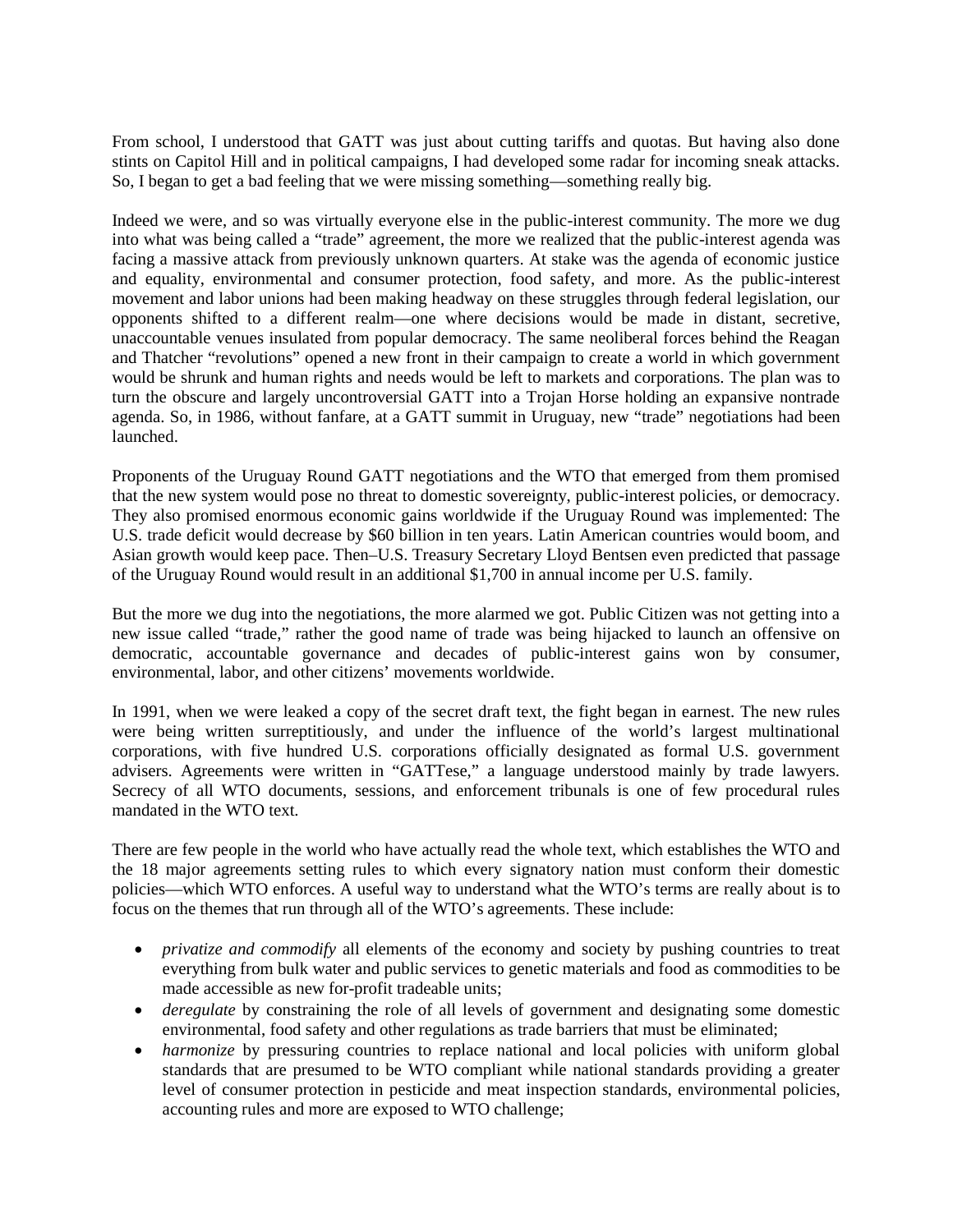- *"liberalize" investment* by requiring governments to eliminate policies regulating who can own what, including essential services, and to eliminate conditions on investors, such as requiring certain labor standards or environmental protections;
- *"liberalize" finance* by requiring countries to eliminate policies regulating banks, currency trading, derivatives, and stock markets;
- *manage trade* according to WTO rules. In contrast to "free trade," this is a "corporate- managed trade" system because of the special protections it provides for certain interests. For instance the WTO protects subsidies given to agribusiness to export commodities (thus allowing them to be dumped on markets at prices below the cost of production) while certain domestic subsidies to support small farms are characterized as illegal trade distortions;
- *create new property protections,* for instance requiring nations to adopt twenty-year monopoly patents on a wide array of items and giving foreign investors special rights not enjoyed by local businesses or citizens; and
- *homogenize culture and consumer demands* by treating culture as another commodity and eliminating government policies aimed at maintaining diverse media content.

As awareness grew in the U.S. and around the world about what the Uruguay Round "trade" talks were really about, environmental, labor, consumer, and other public-interest groups started raising an alarm. In many nations, especially in the developing world, the establishment of this powerful global commerce agency was incredibly controversial and caused massive protests. In several countries, opposition was so strong that the WTO was only "approved" after extraordinarily antidemocratic maneuvers—including the failure to translate the text so elected officials in many nations literally had no idea what they were approving, and short-notice late-night parliamentary votes in several nations. But in the U.S., most people— including many people in Congress—had no idea what was really at stake. In late 994, Congress approved the agreement and passed the Uruguay Round Implementing Act. This legislation included hundreds of pages of changes to U.S. law to make existing policy conform to the WTO's rules. The WTO then went into effect worldwide on January 1, 1995.

### **SEATTLE**

In December 1999, what had been a long-growing struggle against corporate globalization and the WTO suddenly burst onto center stage. It took this relatively superficial fight on the streets of Seattle to lure the world's major media to pay attention to the WTO and the existential struggle being fought worldwide against it. Only the threat of broken windows in Seattle prompted the media to begin to expose the WTO's global threat to democracy and the worldwide damage it had already caused.

During those battle-of-Seattle days, 3,000 delegates to the WTO's fourth Ministerial level summit were gathered inside the Seattle Convention Center. In closed-door "green room" sessions, top-level trade officials from the U.S., Europe, Japan, and a few other nations were huddled with the WTO Secretariat's staff, struggling desperately to hammer out an agreement to launch a new "Millennium" Round of trade talks—designed to expand the WTO's power and scope.

Often vital WTO sessions and decisions are conducted in "green room" sessions where even the majority of WTO country representatives are excluded. The WTO Secretariat, which is supposed to act as a neutral facilitator for all WTO member nations, often works in conjunction with a shortlist of the wealthiest nations and their handpicked allies. No tactic is too shameful. The WTO Secretariat consults with the U.S. and the European Union and then often appoints representatives of the few developing countries known to support their agenda to chair negotiating groups. This gives the appearance of diversity while ensuring the outcomes will not represent the interests of the majority of WTO member countries—which are mostly developing countries.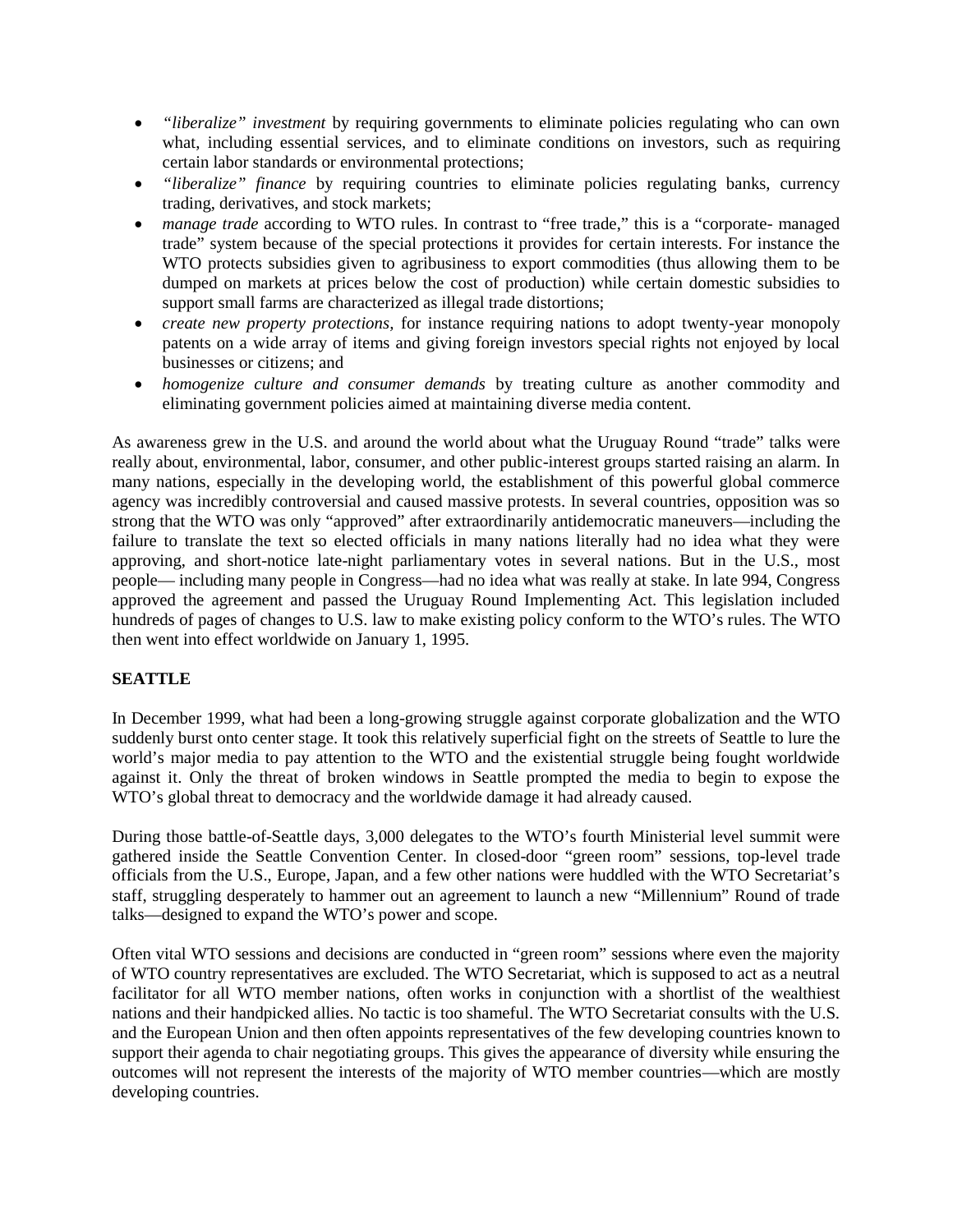The tension outside—where phalanxes of police and the National Guard had blocked avenues and intersections and tear gas choked throngs of protesters—was almost equaled in the suites, as pro–WTOexpansion trade officials verbally pummeled ambassadors from the growing number of countries skeptical about WTO expansion. The real-life record of the WTO—and decades of wreckage resulting from similar policies promulgated by the International Monetary Fund (IMF) and World Bank—also meant that in countries around the world, popular movements opposing the WTO had been growing. Indeed, the movement against corporate-led globalization and the WTO began in the developing world where people had already been suffering the results of this model.

Suddenly, the developing world came to learn that plenty of folks in the U.S. were united with them against the WTO and against the sort of world that its rules promote. U.S. officials triumphantly demanded the rest of the world organize itself like privatized, deregulated, Enronified America and berated other nations' officials for being "backwards" if they opposed WTO expansion. But then the whole world got to see for itself that right in the belly of the beast, tens of thousands of U.S. residents were moved to take to the streets against the very model that the U.S. government was trying to impose worldwide.

The protests in Seattle were the icing on a cake that had taken years to stir together and bake. Since the WTO expansion proposal had first been unveiled nearly two years earlier, citizen activists in scores of nations had been campaigning under the slogan "WTO: No New Round, Turnaround!" Campaign strategy had been shaped month by month by the Our World Is Not For Sale Network, a network of social movements and civil-society campaign groups from around the world that had emerged from the successful grassroots battle against a proposed Multilateral Agreement on Investment (MAI).

Thriving grassroots, country-based campaigns forced delegations at the Seattle Ministerial to consider the implications of their actions at home. India and other developing-nation governments faced massive domestic pressure to oppose WTO expansion. The usual WTO ploy of forcing "agreement" on a Ministerial Declaration before the actual ministerial negotiations had failed.

And, in Seattle, when word leaked out that the European Union's trade minister, Pascal Lamy, was poised to give in to U.S. wishes regarding genetically modified organisms, European activists foiled his move by contacting prime ministers, environmental ministers and legislators from nations he was supposed to be representing. Lamy was "reminded" to withhold "European" consent for this key U.S. demand.

The unexpectedly large protests played an enzymatic role in creating a full-blown WTO deadlock, and the summit had to be extended by a day. The major players holed up in closed-door sessions to develop a "take-it-or-leave-it" proposal to present to the rest of the WTO member countries—who were excluded from those sessions.

Anger increased hourly as the many excluded trade ministers met amongst themselves—with CNN's live coverage of the protests buzzing in the background. Midday on December 3, 1999, blocs of African, Latin American, and Caribbean countries issued public statements, aligning themselves with longtime opponents of WTO expansion like India and Malaysia.

Public Citizen activists and the staff of Public Citizen's Global Trade Watch were scattered across the city that day, linked by walkie-talkies and cell phones. A year earlier, despite our tiny staff and pinched budget, we had sent a senior organizer to Seattle and opened a WTO campaign office. Some folks thought we'd lost our minds, but we had sensed what Public Citizen's founder, Ralph Nader, calls a "trimtab" moment. The trimtab is the small rudder that turns the massive rudder on ocean liners.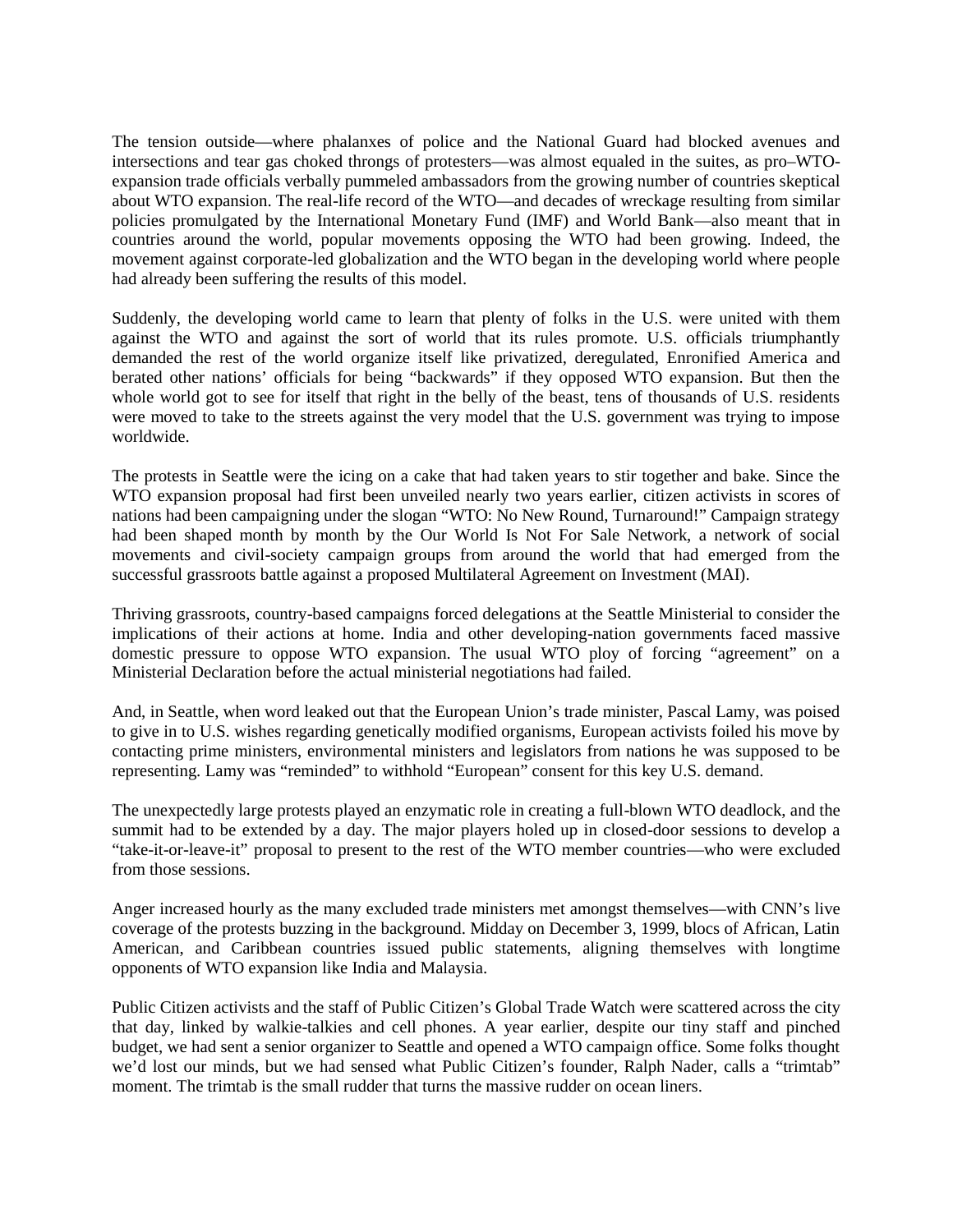The news seemed almost unbelievable when an official from a developing country passed the word. My voice was trembling over the crackling static of the walkie-talkies: "The WTO expansion is stopped! The people have won—there will be no new WTO round!"

A Global Trade Watch staffer who had spent most of the past year in Seattle stood on the corner of Pine Street amid a sea of 30,000 people. He grabbed a megaphone and shouted out the spine-tingling news. The crowd—youth and environmental activists, members of the Steelworkers and Teamsters unions whose early commitment to the WTO fight showed in their numbers that day, and newly activated Seattle residents—roared back. Inside the convention center, I held up my walkie-talkie so the jubilant activists inside could hear the celebration in the street. Friends and allies from India, Canada, Malaysia, the Philippines, Ghana, Chile, and other nations piled into a tearful and smiling global hug in the Convention Center lobby. The Global Trade Watch staffer who had helped coordinate the international WTO campaigning linked arms with her counterparts from Africa, Europe, Latin America, and Asia in a spontaneous jig as a bemused press corps began to gather.

The allegedly unstoppable force of corporate-led globalization had hit the truly immovable mass of grassroots democracy.

The notion that WTO talks could be subjected to democratic accountability was so unimaginable to the U.S., European, and WTO officials pushing expansion that they had not even developed a fallback plan. The Seattle WTO Ministerial staggered to a close with an ad hoc news conference announcing that discussions would continue at the WTO's Geneva headquarters. But back in Geneva in the coming weeks, the topic of discussion was not how to revive WTO expansion, but how to repair the severe damage to the WTO's public legitimacy. A PR campaign—not policy change—was the approach and thus, predictably, four more years of the WTO's damage led to "Seattle-on-the-Sand"—the implosion of the WTO's 2003 Ministerial— as the WTO's growing crisis of legitimacy burst into public view again.

#### **THE WTO'S RECORD: RESULTS ARE IN**

Now, nearly nine years since the founding of the WTO, it is clear that the promised economic gains have not materialized. Worse, the WTO fails to meet the most conservative of tests: do no further harm. This book seeks to demystify the WTO and make its track record of diverse damage accessible to those of us living with the results.

We have called on some of the leading WTO experts around the world to help with this book, to enable us to provide comprehensive information on the full array of issues that the WTO implicates. This book examines the WTO's impacts on environmental protection and conservation; food and product safety; access to essential public services; food security and agriculture; public health, worker safety, and access to medicines; jobs, livelihoods, economic development, and standards of living in both rich and poor countries; human and labor rights; and how the WTO and its powerful dispute-resolution enforcement system operate. It also includes a chapter co-authored with allies from Latin America about how the revived push to expand the WTO is linked to a regional push to expand the North American Free Trade Agreement (NAFTA) to thirty-one additional countries through the proposed Free Trade Area of the Americas (FTAA).

This book contains many specific examples and footnotes because it aims to arm people with the strongest case against the WTO: the facts about the WTO's outcomes. Animating many facets of our work is the concept of the "public citizen"—a person who, once empowered with information and tools to effect change, makes being a participant in civic life part of his or her daily routine. Thus, a key goal of Global Trade Watch is to clarify for people that the current globalization model is neither inevitable nor representative of "free trade," a concept that people generally support. All of our work seeks to make the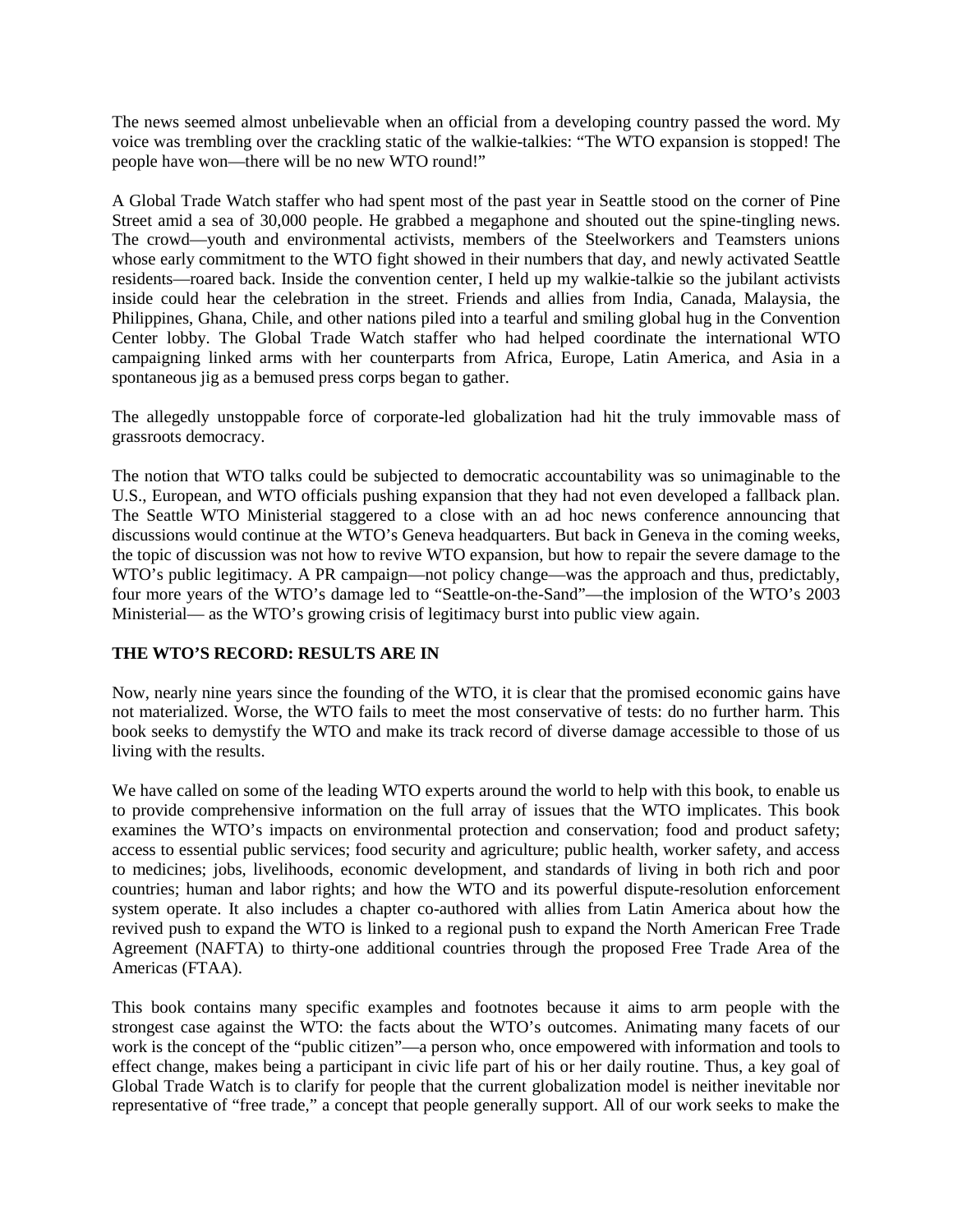measurable outcomes of this model accessible, while reiterating that if the results are not acceptable, then the model can and must be changed. We work to demonstrate that one *can* be pro-trade and internationalist and still demand transformative change to the current terms of globalization.

Fundamentally, what is really at stake is democratic, accountable governance. Taken as a whole, the review of the WTO's operations documents an insidious shift in decision making on an array of domestic issues away from accountable, inclusive, and democratic for a to distant, secretive, and unaccountable WTO venues. Much of the information presented here about the disputes adjudicated by the WTO and about corporate and government threats of WTO action has not been publicized previously and was obtained only after extensive investigation. The trend that emerges is of the WTO silently eroding the hard-won balance between public interests in economic equity, environmental protection, health, and safety on one hand, and short-term corporate interests in market control and profitability on the other.

#### **SOME OF THE FINDINGS OF OUR REVIEW OF THE WTO'S EIGHT YEARS IN OPERATION INCLUDE:**

#### *Promised Economic Gains Fail to Materialize*

We must await full implementation of the Uruguay Round Agreements before we can fully assess their long-term economic impacts. But the economic trends that have emerged so far indicate serious problems. These trends would have to abruptly reverse course to merely return the developing world to better, pre– Uruguay Round conditions, much less to fulfill many of the outlandish predictions of broad benefits served up by Uruguay Round boosters. Unbelievably, WTO boosters still argue that the answer to this grinding poverty is more of the same, faster—including a new proposed WTO expansion—and that poverty is being caused by governments not adhering quickly or completely enough to the WTO formula.

Thankfully, the ironclad consensus among economists and policy elites around the world in favor of the model promoted by the WTO rules has loosened dramatically. For some, theory and ideology have been overcome by the facts: the number of people living on less than \$1 a day (the World Bank's definition of extreme poverty) has risen since the WTO went into effect and, in many parts of the world, the percentage of people living is such that extreme poverty also has risen. What we also know today and what has contributed greatly to the shift among elites is that the world has been buffeted by unprecedented financial instability as more countries have adopted the package of policies in the WTO. Economic growth in the developing world has slowed. Income inequality is rising rapidly between and within countries. A report by the United Nations Conference on Trade and Development (UNCTAD) found that, "In almost all developing countries that have undertaken rapid trade liberalization, wage inequality has increased, most often in the context of declining industrial employment of unskilled workers and large absolute falls in their real wages, on the order of 20–30% in Latin American countries."

Despite productivity gains, wages in many countries have failed to rise. Commodity prices are at all-time lows, causing the standard of living for many people to slide, particularly in Asia, Latin America, and Africa. Indeed, in most countries the period under the Uruguay Round has brought dramatic reversals in fortune— and not for the better.

Latin America is foundering, mired in its deepest economic slump since the debt crisis of the 1980s. The corporate economic globalization model with its hallmark of "free" trade, export-oriented development, privatization, and investment liberalization was imposed on Argentina by multilateral institutions such as the IMF, the World Bank, and the WTO. Argentina reorganized its entire political and economic structure to comply with this model, and it was highlighted as a "poster child" for the new global economy—until it imploded with desperate and violent consequences.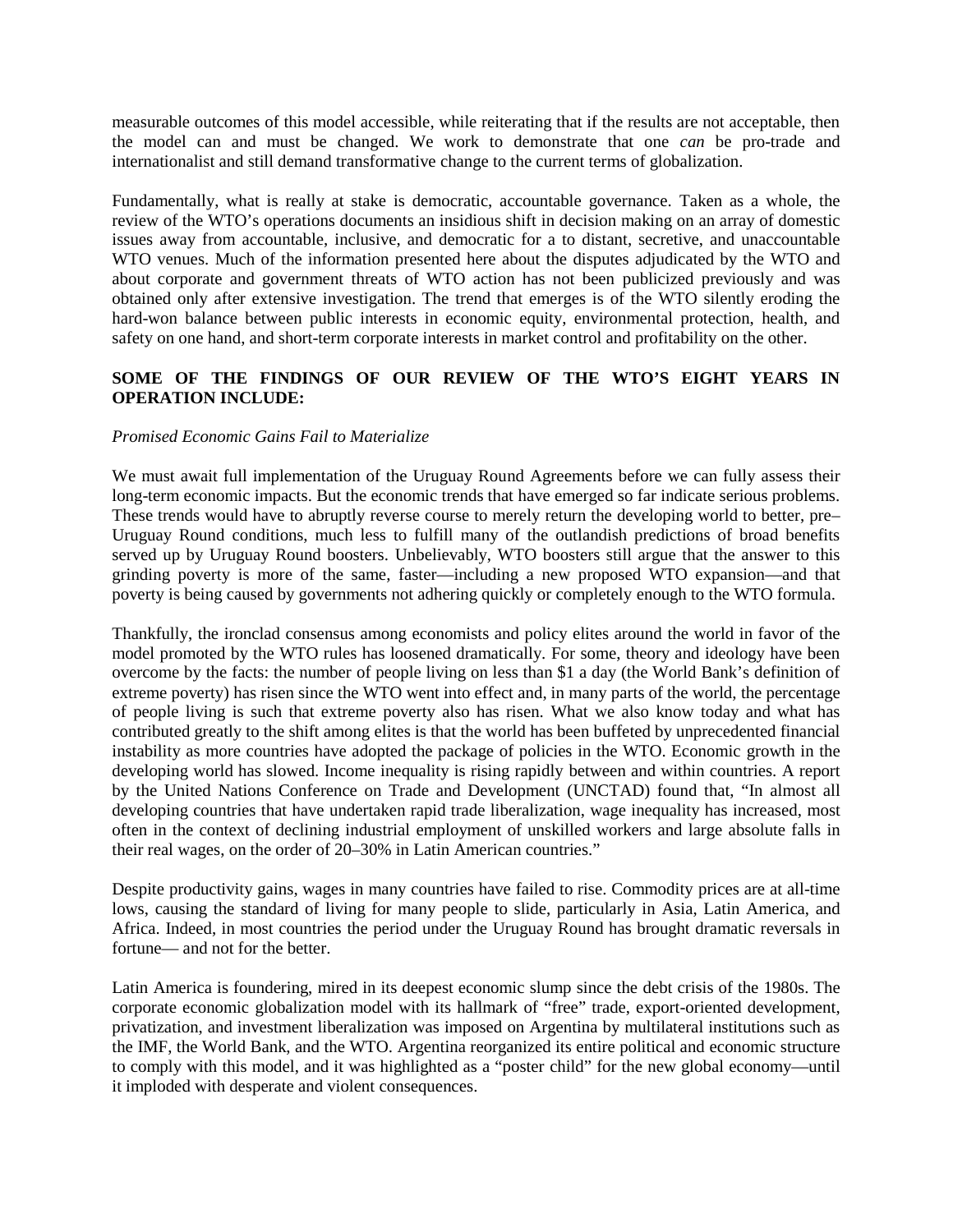East Asia lost decades of economic progress in a crisis caused in part by the very investment and financial service-sector deregulation that WTO rules intensify and spread to other nations.When the U.S. media announced that the crisis was over in 1999, people living in Asia knew better. For instance, in Korea the crisis had quadrupled unemployment and precipitated a 200% increase in absolute poverty.

Global economic indicators generally paint a tragic picture: The median income of the tenth of the world's people living in the richest countries was 77 times greater than the tenth in the poorest in 1980, but by 1999, the richest earned 122 times the poorest countries. Entire regions of the developing world are falling alarmingly behind the wealthiest countries that compose the Organization for Economic Cooperation and Development (OECD). Sub-Saharan Africa's per capita income was one sixth of OECD countries in 1975, but fell to one fourteenth of OECD per capita income in 2000. Over the same period, Latin America and the Caribbean per capita income fell from less than half that of OECD countries to less than a third, and Arab countries' per capita income fell from one quarter of that of OECD countries to one fifth.

In the U.S., the trade deficit is at an all-time high, \$435 billion in 2002 and climbing, having ballooned not declined as promised—from \$98 billion before WTO in 1994. The median family income has not risen by \$1,700 per year during *any* of the past nine years as promised, despite the fact that the U.S. had a period of unprecedented economic growth. Since the WTO went into effect, the U.S. has seen its industrial base hollowed out with the loss of 2 million manufacturing jobs. Now the service sector and high-tech jobs that we were told by the WTO's supporters would be our employment future are beginning to follow the manufacturing jobs to low-wage countries, with more than 3 million U.S. jobs expected to be shifted to China and other nations by 2015, according to Forrester Research. Meanwhile, analysis of promised future gains of greater trade liberalization shows that net losses—not gains—would result for most people from further liberalization.

While the economic data demonstrate the absolute failure of the WTO model, they are but one part of the story. Of equal importance, but less well known, is the WTO's consistent record of eroding public-interest policies designed to safeguard the environment, our families' health and safety, human rights, and democracy.

#### *WTO Challenges and Threats Undermine the Public Interest*

Since it was created in 1995, the WTO has ruled that every environmental, health or safety policy it has reviewed but one is an illegal trade barrier that must be eliminated or changed. With few exceptions, nations whose laws were declared trade barriers by the WTO—or that were merely threatened with prospective WTO action—have eliminated or watered down their policies to meet WTO requirements. In addition to undermining existing public-interest safeguards, this trend has a chilling effect on countries' inclinations to pass new environmental, human rights, or safety laws.

The WTO's tribunals systematically rule against domestic laws challenged as violating WTO rules. As of January 2003, defending countries have won just 13 out of 88 completed WTO cases—or only 14.8%. (The United States lost two of those three anomalous cases.) Developing countries are among the biggest losers in this system. They generally do not have the money and expertise to either bring cases to the WTO or defend themselves before the WTO. Many simply amend their laws as soon as a WTO threat is issued. As a result, the WTO's full damage to domestic policy is much greater than the WTO's official case record shows. With few exceptions, no one knows about those instances when domestic policies are changed before formal WTO cases are initiated.

Because the WTO is still young, the cases described in this book are merely the beginning, offering a frightening glimpse of what is still to come unless significant changes are made.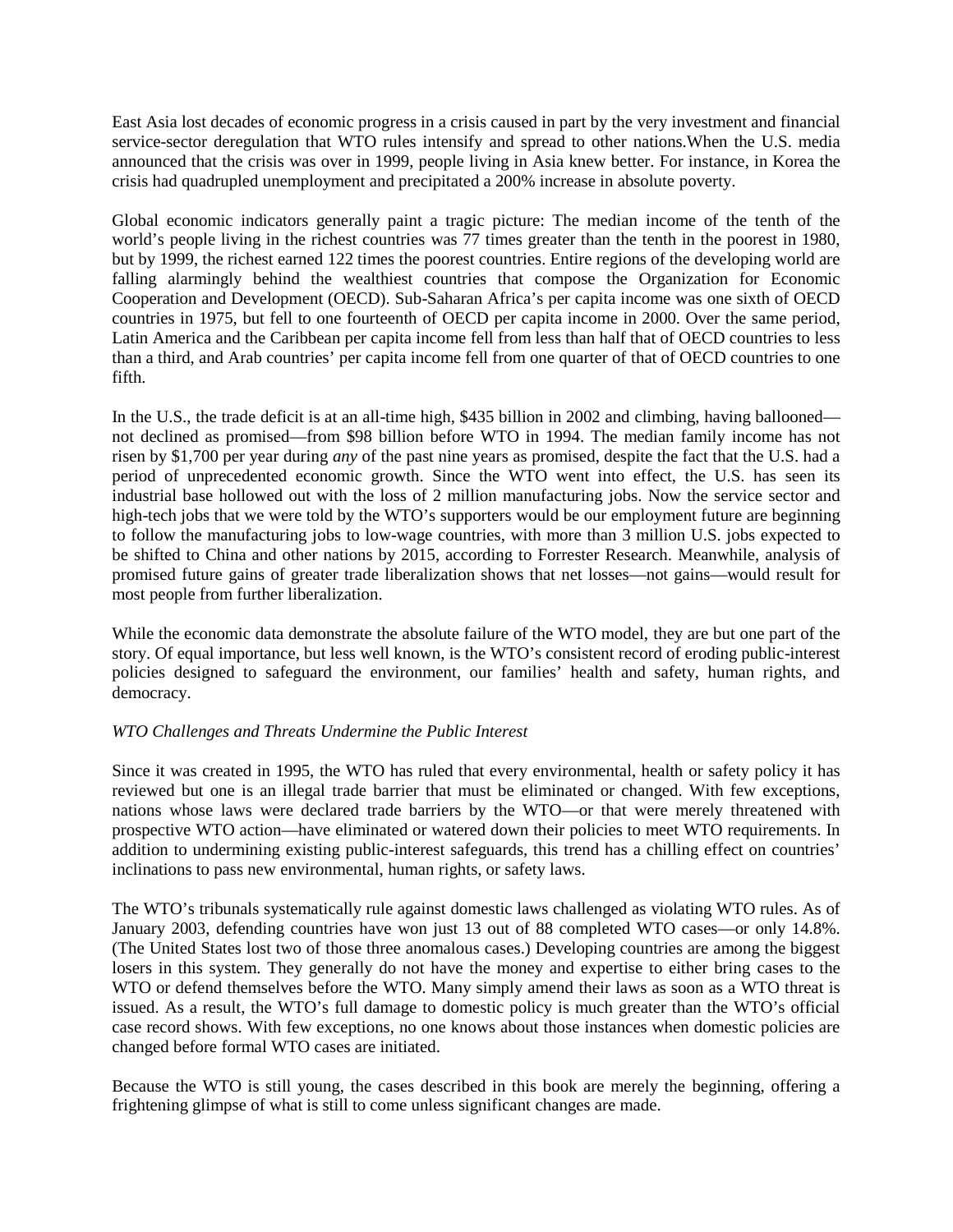Consider what happened to the United States' attempt to reduce emissions from automobiles. The U.S. relaxed its standards designed to limit gasoline contaminants after Venezuela won a WTO challenge against Clean Air Act regulations that it claimed unfairly affected its gasoline industry. In a classic example of WTO double-talk, the panel in this case ruled that a country was free to choose any environmental policy it desired, but could only implement policies that were consistent with WTO rules. The Clinton administration implemented new regulations that it had previously rejected as being effectively unenforceable in order to comply with the WTO order.

Further, WTO rules prohibit countries from treating physically similar products differently based on how they are made or harvested, putting in limbo many laws, like those banning drift-net fishing or requiring less polluting manufacturing processes; as well as laws banning goods made with child labor. For instance, in the eyes of the WTO, tuna caught in dolphin-safe nets should be treated no differently than tuna caught in nets that ensnare dolphins. After Mexico threatened to go to the WTO to enforce a GATT ruling against a U.S. law designed to prevent dolphins from being killed in tuna nets, the Clinton administration worked with some of Congress's leading anti-environmental members to water down the popular U.S. policy. Now, after renewed threats ofWTO action, the Bush administration is trying to change the definition of "dolphin safe" on tuna can labels to allow its use on tuna caught with deadly encirclement nets. Only an emergency injunction issued in an ongoing court case has temporarily halted the new policy.

WTO rules launch a race to the bottom by setting a ceiling but no floor on environmental protection and public health and safety. Domestic standards on health, the environment and public safety that are higher than international ones must pass a set of stringent tests in order not to be considered trade barriers. There is no requirement that international standards be met, only that they cannot be exceeded.

A WTO ruling against Europe's ban on beef grown using artificial hormones is a vivid and alarming illustration of the WTO's unacceptable approach to human health and safety. The WTO declared that Europe's ban on meat tainted with arti- ficial growth hormones had to go because the WTO-recognized food standards— from a corporate-influenced body called the Codex Alimentarius—considered such artificial hormones safe. The WTO also said that the ban was WTO-illegal because the Europeans had not scientifically demonstrated that the artificial hormone residues in meat pose an explicit threat to human health, although it is known that the hormones themselves do. The EU refused to cave in to U.S. pressure to accept the beef its consumers do not want. As a result it was hit with \$116.8 million per year in WTOauthorized trade sanctions which remain in place.

The WTO system effectively turns the very premise by which most progressive governments have handled food safety and other human health-related policies on its head. Generally, manufacturers are required to prove that a product is safe before it can be sold, and countries ban the product until the company has submitted the proof. Under WTO rules, governments must prove that a product is unsafe before they can ban it.

Another alarming aspect of the WTO system is how nations are effectively used by corporations to challenge policies in other countries. The U.S. was going to bat for Chiquita, the banana giant, when it successfully attacked Europe's preferential treatment of bananas from former EU colonies in the WTO case mentioned above. The U.S. does not produce bananas for export, and most of Chiquita's employees are underpaid farm workers laboring on its vast Central American plantations. The EU rescinded its preferential treatment, devastating many small, independent Caribbean banana farmers. The ultimate result could be destabilization of the very economic foundations of the Caribbean's numerous small democratic nations, meaning U.S. national interest in the region—in drug interdiction, political stability, trade and tourism—could be undermined by the WTO action taken on behalf of Chiquita.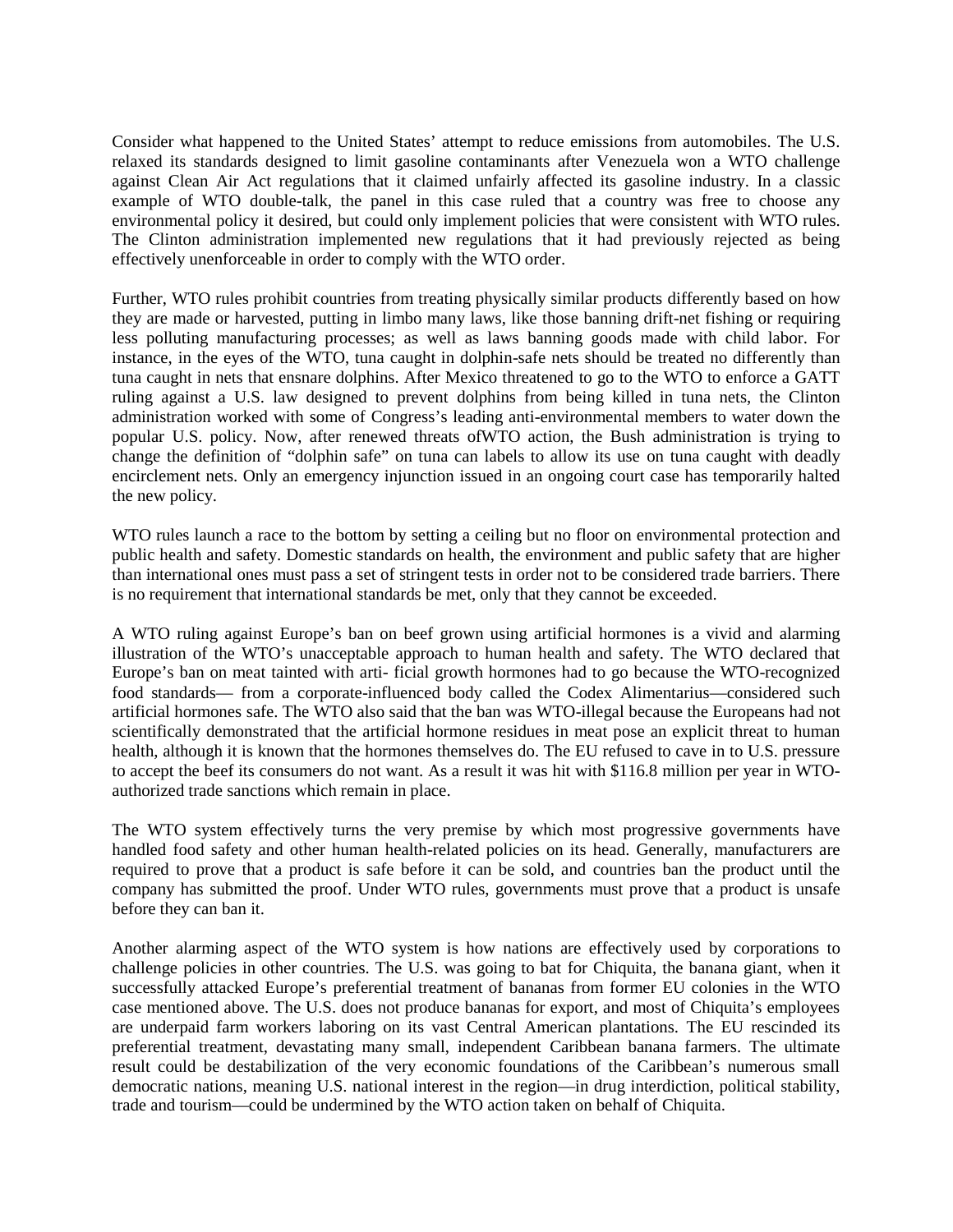But a country need not always actually challenge another country's laws to change them. Often, the mere threat of a challenge suffices. Most of these cases remain undocumented. However, one known example is the U.S. threat against Guatemala's implementation of the so-called Nestle's Code. Decades of promotion by infant formula corporations resulted in a plague of needless infant deaths that occurred when mothers in developing countries mixed formula with unsanitary water. Reacting to this public health crisis and a global campaign, UNICEF and the World Health Organization created a global code on infant formula marketing which one hundred–plus countries implemented. Sometimes known as the "Nestle's Code," it banned infant formula packaging that depicted healthy, fat babies to ensure that women, particularly illiterate ones, wouldn't associate baby formula with healthy infants and be discouraged from breast-feeding. Gerber Foods, the company whose trademarked logo includes a pudgy, happy infant, took exception to Guatemala's implementation of the Code.

When Guatemala insisted that Gerber remove the baby image from the packaging of products distributed in Guatemala, the company refused, arguing that under the WTO's intellectual property rules, its trademark baby face trumped the health treaty. The U.S. State Department sent a letter to the president of Guatemala threatening a trade case. Defending a case at the WTO can cost hundreds of thousands of dollars. In Guatemala's case, it was a choice between using that money for other public health initiatives, or gambling it on an uncertain outcome before a WTO tribunal. The government decided to weaken the law—by exempting imported breast-milk substitutes—rather than risk the expense for what might be a losing defense. Prior to this, Guatemala had been promoted by UNICEF as a country whose successful implementation of the Code had cut infant mortality.

And while many Americans saw news coverage of Vice President Al Gore's campaign events being protested by AIDS activists, few realized that a WTO threat was underlying this brouhaha. South Africa's efforts to make AIDS treatment more accessible to its population was attacked by international pharmaceutical companies and the Clinton administration as violating patent rights required by the WTO. Global campaigning and pressure ultimately forced a declaration to be issued at the 2001 WTO Doha Ministerial recognizing that the WTO rules in fact do not bar practices such as compulsory licensing for generic production of medicine. However, prior to that, the U.S. filed a formal WTO challenge against Brazilian pharmaceutical policy. Brazil is recognized worldwide as having the most effective public health approach to HIV/AIDS, and its policy of making antiretroviral drugs available to every infected citizen has saved the lives of millions.

The U.S. ultimately withdrew its WTO challenge against Brazil as public pressure on the issue grew. However, in recent WTO talks, the Bush administration singlehandedly blocked a WTO agreement which would have clarified that WTO rules allow poor nations to import affordable drugs that have been produced in other countries under compulsory licenses—a practice necessary for the many nations without manufacturing capacity.

#### *WTO Trend: Commerce Always Takes Precedence*

Beyond these cases, which are sufficiently disturbing in and of themselves, lies an unnerving theme: In the WTO forum, global commerce takes precedence over everything—democracy, public health, equity, access to essential services, the environment, food safety and more.

Indeed, under WTO rules, global commerce takes precedence over even small business. The Uruguay Round Agreements provide foreign corporations new rights and much greater ease in establishing themselves in every WTO member country. Obviously, small enterprises cannot take advantage of new rights to acquire the telecommunication system of a country, set up a branch abroad or relocate production to another country to avoid the U.S. minimum wage or the costs of environmental or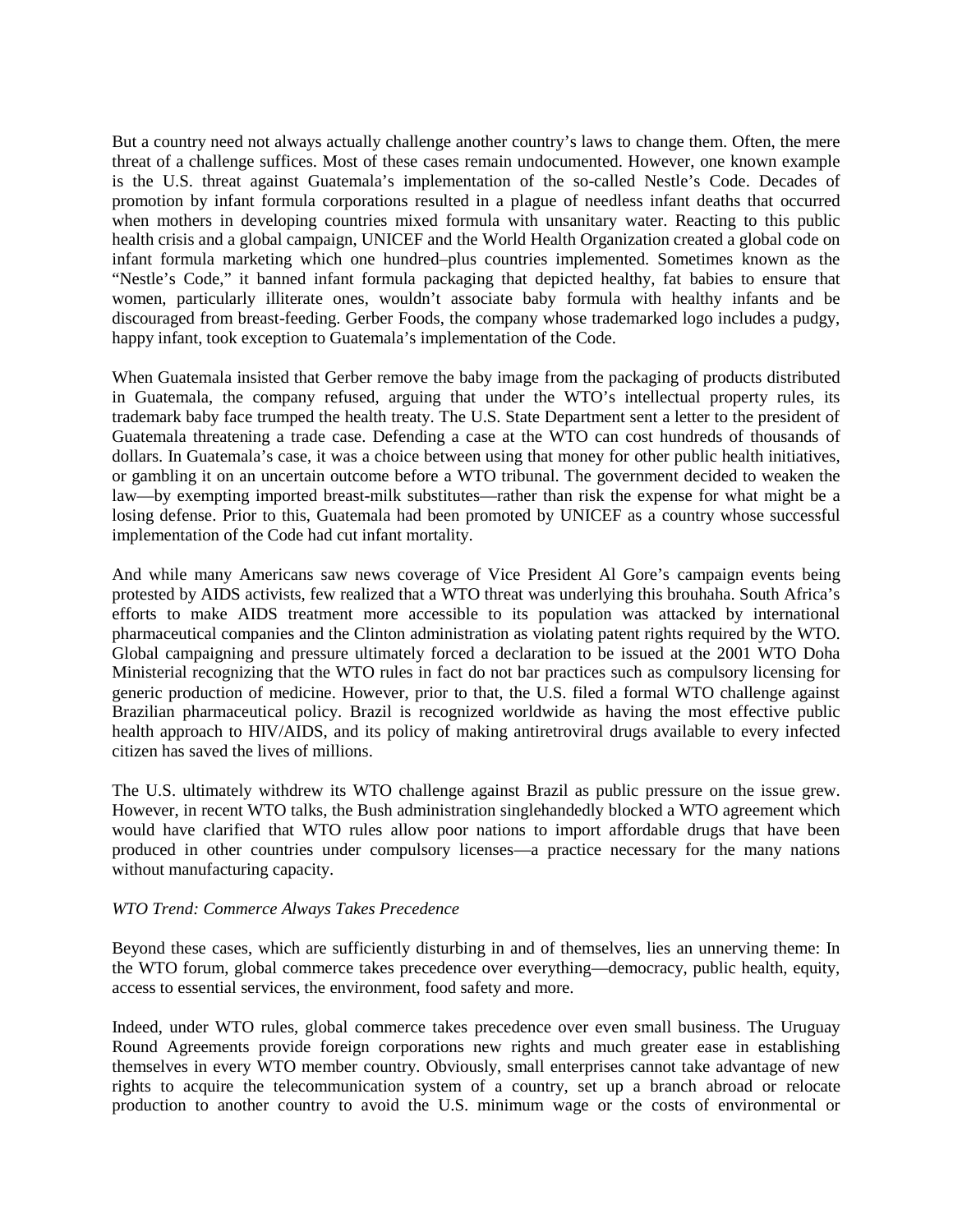workplace safety requirements. What is worse, however, is that WTO rules forbid some small business promotion policies that could have the effect of discriminating against large foreign businesses—the only businesses likely to enter another country's market.

In recent years, foreign direct investment has shifted dramatically away from the establishment of new enterprises and toward global consolidation through mergers and acquisitions between existing entities. As documented in the following pages, this trend has been most intense in the economic sectors in which WTO agreements have been completed—financial services and telecommunications. This global merger mania is leading to problems with market concentration and, absent some countering force, will increasingly affect consumer prices and access to services. Not only has this trend led to the absorption of small enterprises into global giants, but under WTO rules developing countries have lost many of the safeguards for their infant industries that, for instance, the U.S. enjoyed in its economic development.

In addition, WTO rules seek to commodify everything—to turn everything into a form of property—so that it can be traded. Food is a prime example. Despite enormous growth in food trade, only 15% of the world food supply is traded. A large share of the world's population relies on subsistence farming for its food supply. Subsistence farmers are able to grow crops each year by saving seeds from the previous year. However, under the WTO's new intellectual property guarantees, a company can obtain ownership rights—literally a patent—over the knowledge and effort of the local farmers who bred the perfectly adapted seed over generations. Once a company holds the patent for a particular seed variety, it can force cashless farmers either to pay an annual royalty to use the seed variety, buy new seeds each year or no longer use the variety, which may be the only one available or effective in that region. The expropriation of seed varieties that had been commonly shared resources into private property effectively gives companies license to rob subsistence farmers of their ability to feed themselves and their families.

Regarding services (for example, health care, education, utilities and transportation), the rules encourage privatization and deregulation—essentially promoting the transformation of these public needs into commodities to be sold for profit to those who can afford them. And the WTO constrains government regulation of such private-sector services, meaning globalization of the process that Americans saw unfold in California under the Enron energy deregulation scandal.

Another overarching WTO characteristic is the push for "harmonization." Harmonization is the word industry has given to the replacement of the varied domestic standards of many nations with uniform global standards to allow companies to produce goods and services for a single global market. Harmonization gained a significant boost with the establishment of the WTO, which requires or encourages national governments to harmonize standards on issues such as food and worker safety, pharmaceutical patents, environmental rules and informational labeling of products or to accept different, often less stringent standards as "equivalent" to their own. The U.S. Department of Agriculture (USDA) has declared the meat inspection systems of 32 countries to be equivalent to the U.S. system. Meat from some of these countries comes into the U.S., where it is given a USDA grading label, such as "USDA Choice." USDA has battled against the attempts of consumer groups to obtain the documents under which these equivalence determinations were made. However, we know that in some of the countries declared equivalent, meat inspectors are paid by companies rather than by the government as required under U.S. law.

The premise underlying harmonization is that the world is one huge market. Differences in standards, even if they express differences in cultures and values, are deemed inherently undesirable because they fragment the global market. But this core premise is false. When a single standard is forced on the world, it is impossible to respect the various choices that people in societies throughout the world make about the standards by which they want to live. Consumer groups are skeptical about harmonization because it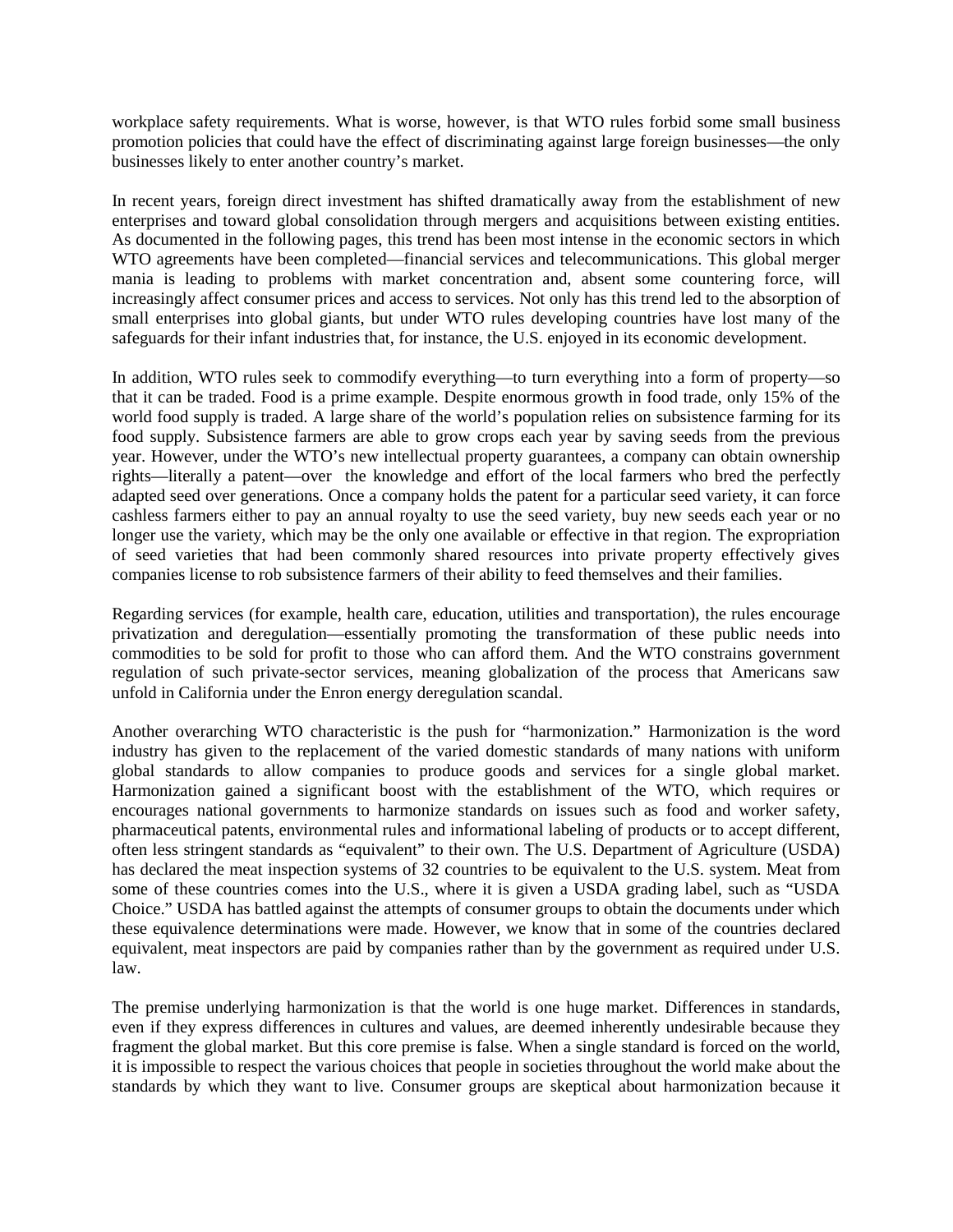creates an inherent conflict between industry's goal of unified global markets, and consumer power and democratic government.

#### *Accountable, Democratic Governance Undermined*

The very mechanics of the WTO, which are designed to insulate against democratic accountability, preordain this negative outcome. As one WTO staffer admitted to the *Financial Times* in a moment of unguarded candor, the WTO "is the place where governments collude in private against their domestic pressure groups."

Legislators and the public in every country have heard the same refrain, often stated by government officials claiming to hear our pain amidst alligator tears: this country's government would *never* implement such an environment/ development/food safety/livelihood–destroying policy... but the WTO makes us do it.

The WTO's secretive, unbalanced operations provide the perfect venue for such maneuvers. WTO business is conducted by committees and panels that meet behind closed doors in Geneva, Switzerland. Major decisions are supposed to be taken by consensus, but in reality a handful of major countries often develop take-it-or-leave-it proposals they try to foist on the rest of the countries. Even in the powerful countries calling the shots at the WTO, the environmental, health, education, and other affected ministries are cut out of the process, often learning in the press post-facto that some new WTO decision will require changes in their area of domestic jurisdiction. State and local elected officials are totally cut out—the WTO only recognizes national government signatories, meaning that when state or local laws are challenged at the WTO, state and local officials are excluded unless invited by federal government officials to participate.

Meanwhile, public-interest organizations, the public and the press are put through the WTO hokey-pokey. Speak to the WTO staff about an issue and you're told that the WTO is merely a forum to facilitate intergovernmental cooperation, so go see your country's WTO representative. WTO representatives in Geneva tell you to talk to officials in your national capital, but those officials dolefully claim that there is nothing they can do: the WTO makes them do X, Y or Z unacceptable thing, but, they suggest, maybe it would be worth a visit to the WTO staff.

In sharp contrast to domestic courts and even other international agreements, at the WTO there is a startling lack of transparency, public disclosure or accountability. This leads to overwhelming industry influence, especially by the largest multinational corporations based in the most powerful countries. Even the dispute resolution tribunals meet in secret. The panels rely on documents never made public and on anonymous "experts" to make decisions and issue reports that cannot be accessed by the public until the hearings are over and a binding judgment is issued. WTO panelists are selected for their trade credentials, not their knowledge of an issue in dispute, such as public health, environmental protection or development policy. Most disturbing is the fact that many of these decision makers have a philosophical or commercial stake in the WTO's preeminence— they are not unbiased judges. Basic due process guarantees, such as strict conflict of- interest rules for judges, the right for meaningful appeals, and openness to the press and public are all missing at the WTO.

In a rich irony, WTO boosters have charged that it is the WTO critics, not the WTO, that are undemocratic. Whom do those civil-society organizations represent, anyway, they scoff, instead of trying to address the systemic secrecy and imbalances in the WTO. The crux of their argument is that the WTO and its rules were agreed upon by the signatory countries and that the WTO is comprised of government representatives who are appointed by elected officials in democratic countries. First, in many countries WTO "approval" was itself a travesty of democracy. At a minimum, few parliamentarians were informed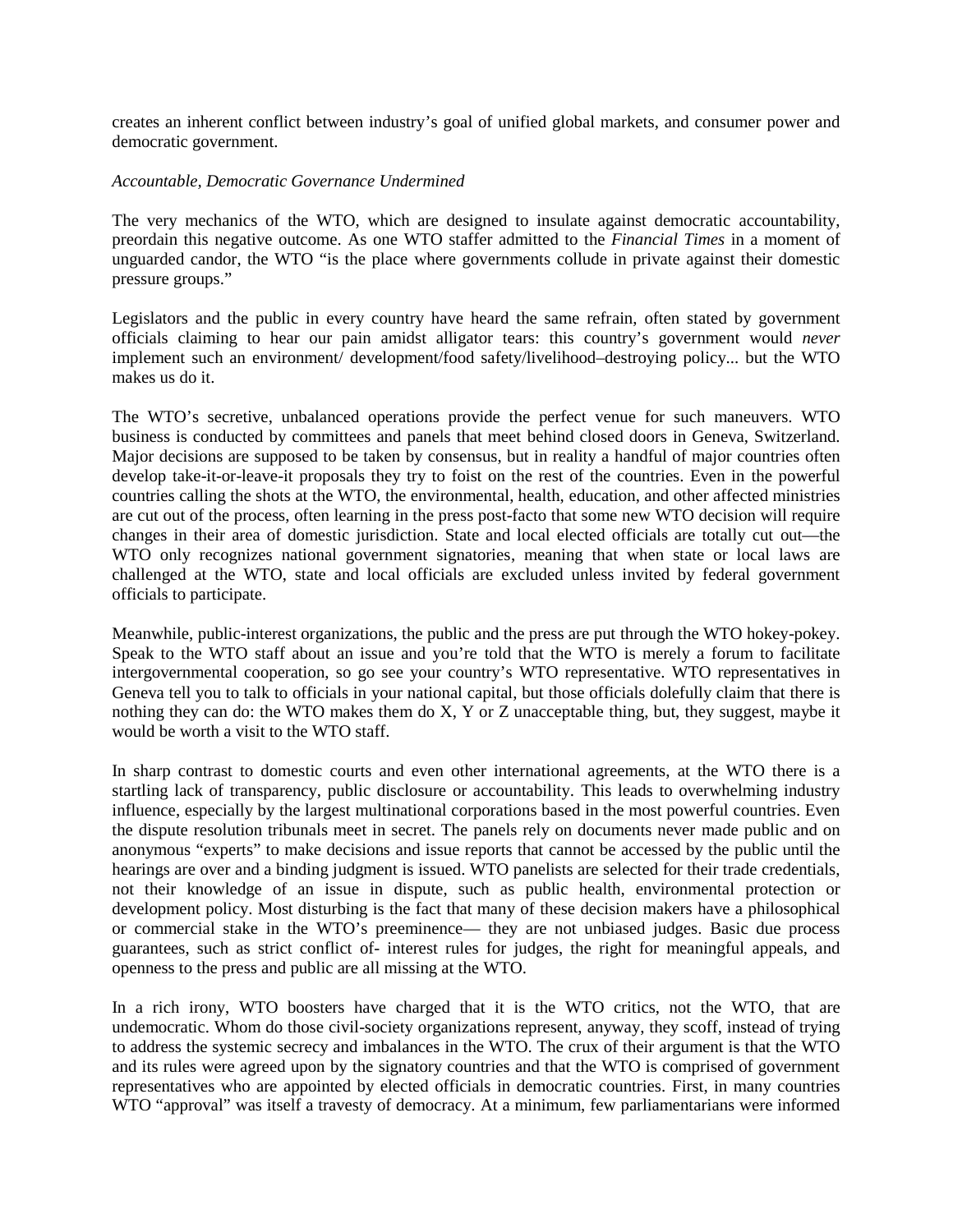by trade officials about the nature of what they were approving. In many countries, if votes on WTO membership were to be held now, on a more informed basis, it is likely passage would fail. Second, the WTO boosters are seeking to distract from the main point: the WTO is intentionally designed to insulate against democratic pressure for change. If you do not like a domestic policy, you lobby and organize pressure to change it or you change the elected officials making policy. This is the crux of democracy: the people who will live with the result decide. By removing policy making to a distant venue and in secret and by officials appointed by officials who are appointed by a president or prime minister who was elected and does not stand election again for years, even the worst policies are insulated from change. Third, the fact that countries initially approved the Uruguay Round Agreements does not excuse the secretive, exclusive, unbalanced manner in which the WTO's operations are conducted day to day. The fact that countries agreed to a WTO does not mean that WTO policies forbidding press or public oversight are democratic.

#### **THE CHOICE IS OURS: THE CANCÚN WTO MINISTERIAL MEETING AND BEYOND**

The full magnitude of this new global governance system has yet to be seen because some WTO rules have not taken full effect. But it is now time to ask: Whose trade organization is it? It does not appear to belong to or benefit the majority of the world's citizens.

This still-emerging system is not a foregone conclusion. Despite the publicrelations efforts of those who benefit from this arrangement to convince us otherwise, the WTO setup is merely one design; it is not inevitable. Putting into place the WTO and the corporate-led globalization it implements required its proponents to undertake an enormous amount of planning, public relations, and political work. If we do not like the outcomes of this design, then we must undertake similar efforts to change it.

Indeed, the fragility of the current system increases with each year its operation brings damaging results. This growing crisis of legitimacy was thrust onto the public stage at the 1999 Seattle WTO Ministerial. Corporate and government defenders of the WTO sought to dismiss the Seattle meltdown as a fluke and exploited the shaky global political atmosphere post–9/11 to force an agreement at the 2001 Doha Ministerial, which temporarily papered over enormous divisions.

The September 2003 Cancún WTO Ministerial brought the reality of the WTO's vulnerable state back to center stage. Most corporate interests viewed the Cancún Ministerial as a venue to launch a major expansion of WTO rules.

The full scope of this proposed expansion, which was opposed by the majority of the WTO's signatories that are developing nations, is described in Chapter 6 and in the conclusion of this book. Among the most threatening proposals was a plan to launch new negotiations to establish an additional WTO investment agreement that would cover issues excluded from existing WTO investment rules, such as governments' rights to refuse certain foreign investments, and to determine who can purchase or control natural resources and how currency can be regulated.

The goal is to revive the outrageous Multilateral Agreement on Investment, which was killed by global citizen campaigning, by expanding greatly what sorts of investments WTO rules cover, and then to create new rights for foreign investors to operate without government involvement or regulation. European, Korean, and a few other nations' intransigent demands that the expansion be agreed to was the proximate cause of the Cancún Ministerial's implosion. The agriculture trade issues focused on by the press took a back seat at Cancún because the EU and others refused to deal with them unless the poor countries agreed to WTO expansion.